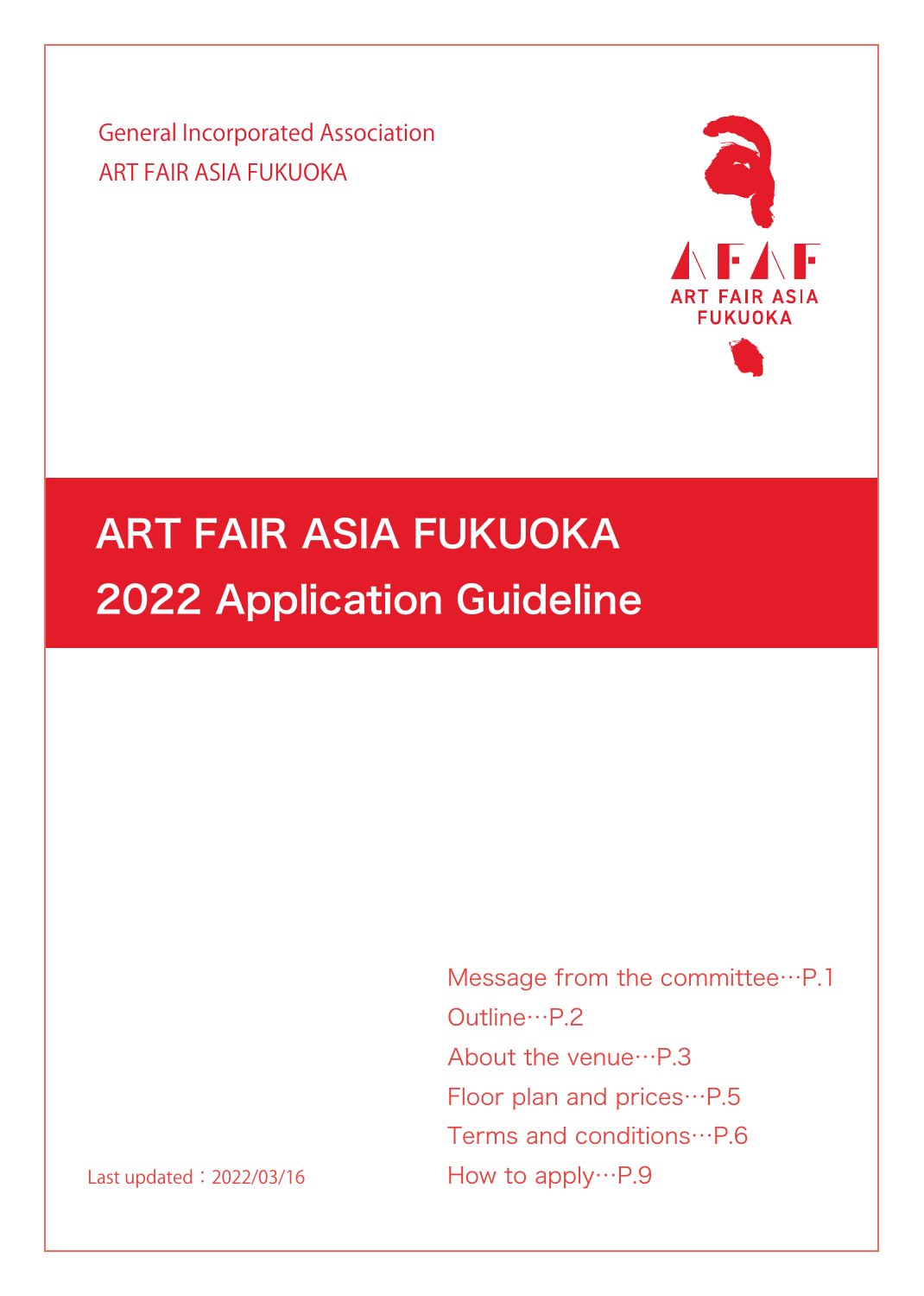## Message from the committee

Art Fair Asia Fukuoka has been held in Fukuoka since 2015 and is the only art fair in the Kyushu, Chugoku, Shikoku, and Okinawa regions. This year, the 7th edition will be held for four days from Friday, September 30th to Monday, October 3rd at the Fukuoka International Congress Center and Hotel Okura Fukuoka and is expected to attract the largest number of visitors ever.

This will be the first time the exhibition is being held jointly with Fukuoka City, which is promoting "Fukuoka Art NEXT". A section focusing on artists from Fukuoka, Kyushu, and Asia will be newly established to contribute to the revitalization of the Asian art market and to disseminate it from Asia to Japan and from Japan to Asia. In addition, we will hold various events, including talk shows and enhance the use of online resources to make the art fair more open, while implementing health and safety measures to prevent the risk of infection. During the fair, Fukuoka City will also be filled with art as "Art Week" is scheduled to be held at the same time.

Together with Fukuoka City, which aims to be a leading city in Asia, we will do our best to make the art fair a bridge between the Japanese and Asian art markets. We sincerely look forward to your participation in "ART FAIR ASIA FUKUOKA 2022" as we take our first step into a new era and a new world.

General Incorporated Association ART FAIR ASIA FUKUOKA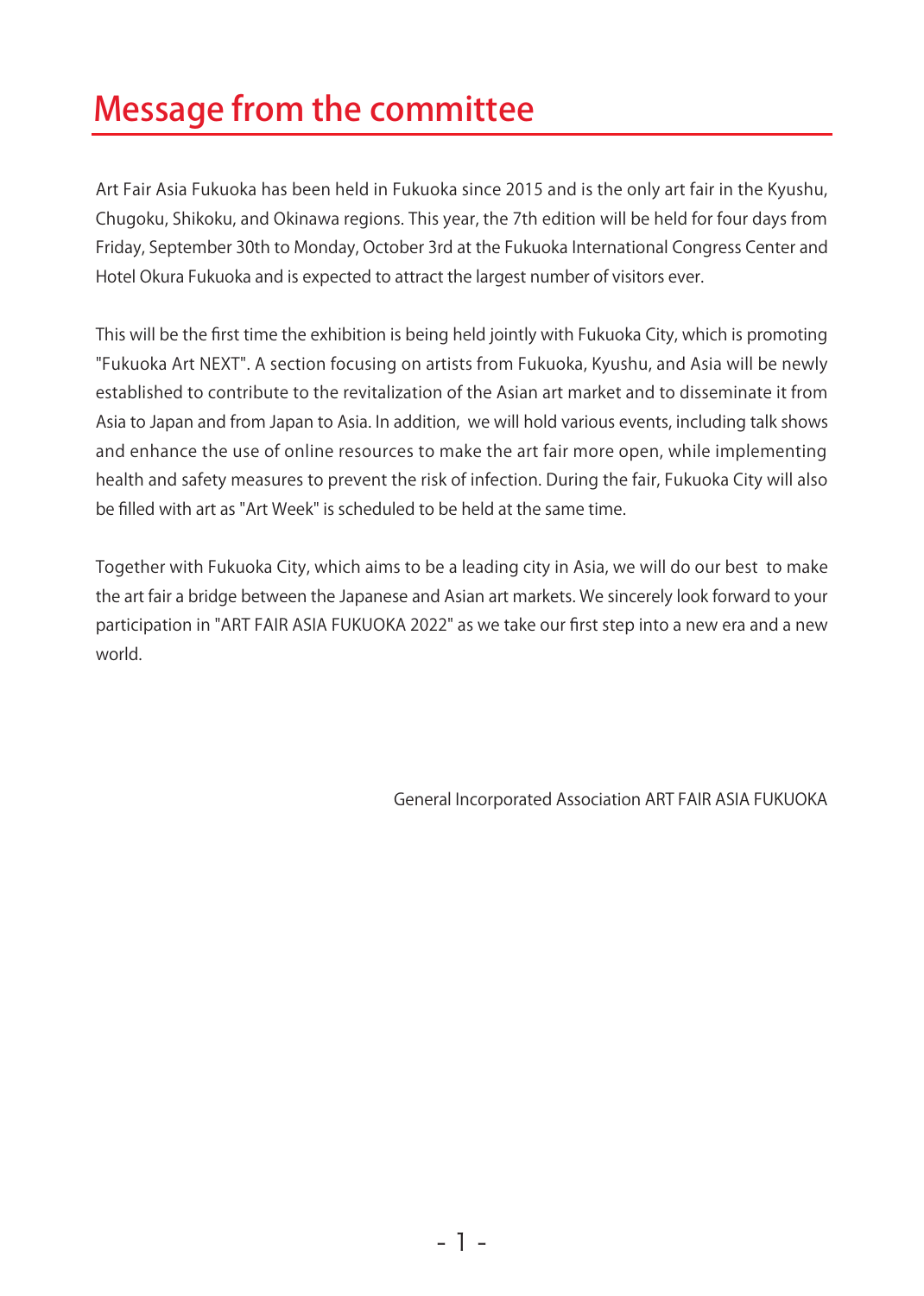### **Outline**

#### Organizer

General Incorporated Association ART FAIR ASIA FUKUOKA

#### Cosponsor

Fukuoka City

#### Venue and Schedule

•Fukuoka International Congress Center (2-1 Sekijomachi, Hakata-ku, Fukuoka-shi, Fukuoka) Friday, September 30th - Monday, October 3rd, 2022 ・Hotel Okura Fukuoka (3-2 Shimokawabatamachi, Hakata-ku, Fukuoka-shi, Fukuoka) ー Friday, September 30th - Sunday, October 2nd, 2022 ※VIP preview:Friday, September 30th, 2022

#### Carrying in / installation date (TBC)

Thursday, September 29th, 2022

#### Carrying out date(TBC)

Fukuoka International Congress Center - Monday, October 3rd, 2022 Hotel Okura Fukuoka - Sunday, October 2 ー Monday, October 3rd, 2022

Number of participants Approx. 75 galleries for 2 venues in total

#### Admission fee TBD

Projected number of visitors: Approx. 7,000 persons

Web https://artfair.asia/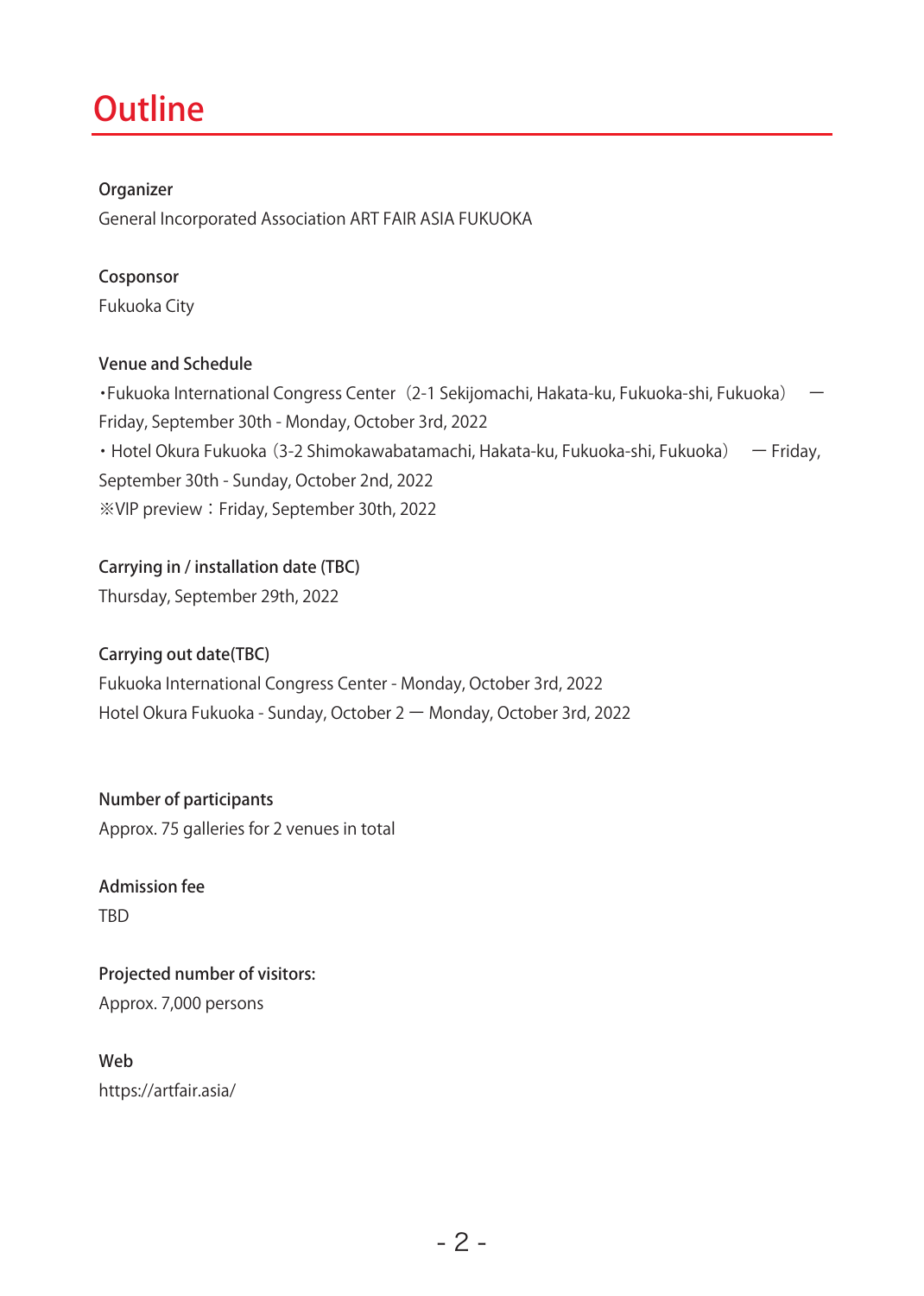## About Venue

### Fukuoka International Congress Center Multipurpose hall

The exhibition area at the Fukuoka International Congress Center Multipurpose Hall will consist of the following three gallery sections and one curated booth. Please select the section you would like to apply to.

### 〈Gallery Sections〉

### Regular Secction

This is a section where each gallery exhibits the works of artists they recommend most with no restrictions on the content of the exhibition.

### Fukuoka / Kyushu Section

This section of the gallery showcases artists from the region or those who are based in Fukuoka and Kyushu. This section aims at bringing visitors from Fukuoka and surrounding areas closer to the local art market.

### Asia Section

This section of the gallery introduces artists who represent Asia and a hopeful new generation. This section was newly established with the aim of creating a fair that serves as a bridge between the Japanese and Asian art markets.

### 〈Curation Booth〉

### Asian Project Booth

This curated booth will introduce artists who represent Asia and a hopeful new generation. Curators and other details will be announced later.

\*The name of each section/booth is tentative and subject to change.

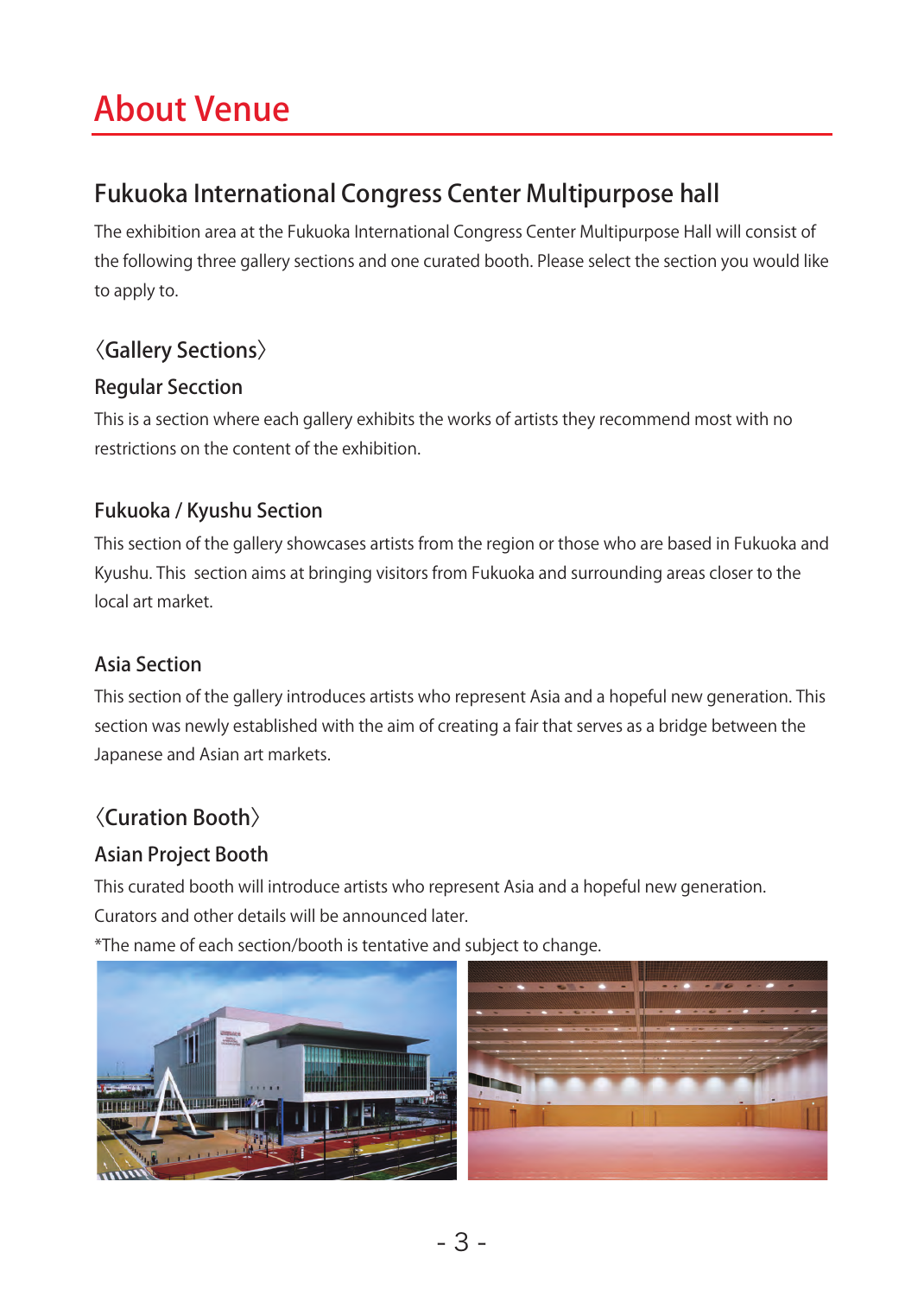## About Venue

### Hotel Okura Fukuoka

There are no restrictions on the content of the exhibition, but we will plan a distinctive venue layout, such as a "Fukuoka / Kyushu Section" or "Asia Section," based on each exhibition.

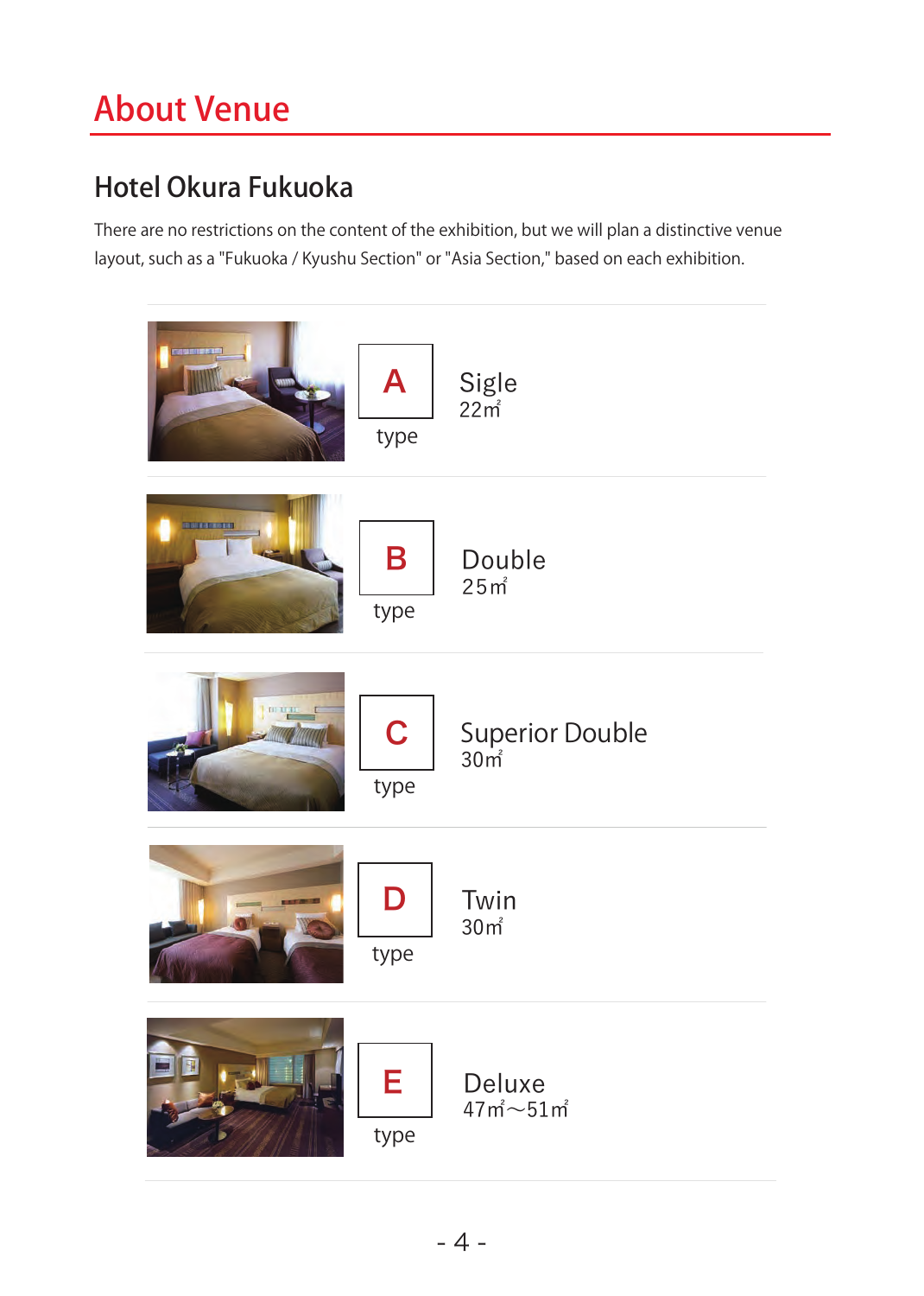## Booth Specification・Prices

Fukuoka International Congress Center Multipurpose hall

| <b>Sections</b>  | Base size *1 *3            | Price (Tax excluded)             |
|------------------|----------------------------|----------------------------------|
| Regular          | W4,500mm、D2,700mm、H3,000mm | ¥400,000                         |
| Fukuoka / Kyusyu | W4,500mm、D2,700mm、H3,000mm | ¥400,000                         |
| Asia             | W4,500mm、D2,700mm、H3,000mm | ¥400,000 *2 there is an aid fund |

### Hotel Okura Fukuoka

| Type of room | Booth Size                          | Price (Tax excluded) |
|--------------|-------------------------------------|----------------------|
| A type       | Single $\cdot$ 22 m <sup>2</sup>    | ¥140,000             |
| B type       | Double · 25 m <sup>2</sup>          | ¥160,000             |
| C type       | Superior Double . 30 m <sup>2</sup> | ¥190,000             |
| D type       | Twin $\cdot$ 30 m <sup>2</sup>      | ¥190,000             |
| E type       | Deluxe · 47~51 m <sup>2</sup>       | ¥300,000             |

1 The wall length configuration may change depending on the booth layout, but the total wall length and area will be the same as the above.

2 Galleries introducing artists who represent Asia or who will lead Asia in the future may receive a subsidy of 25-75% of the exhibition fee (100,000-300,000 yen) in consideration of the importation cost of artworks and other conditions. The Asia Section Committee will decide the eligible exhibitions and the amount of subsidy. The members of the committee will be announced later.

3. Exhibitors are allowed to exhibit in multiple booths. Please apply for multiple booths at the time of application.

4 The exhibition fee includes the rental fee for exhibition booth, basic lighting, signboard, exhibitor pass, invitation ticket, and promotion on the official website, SNS, flyers, etc.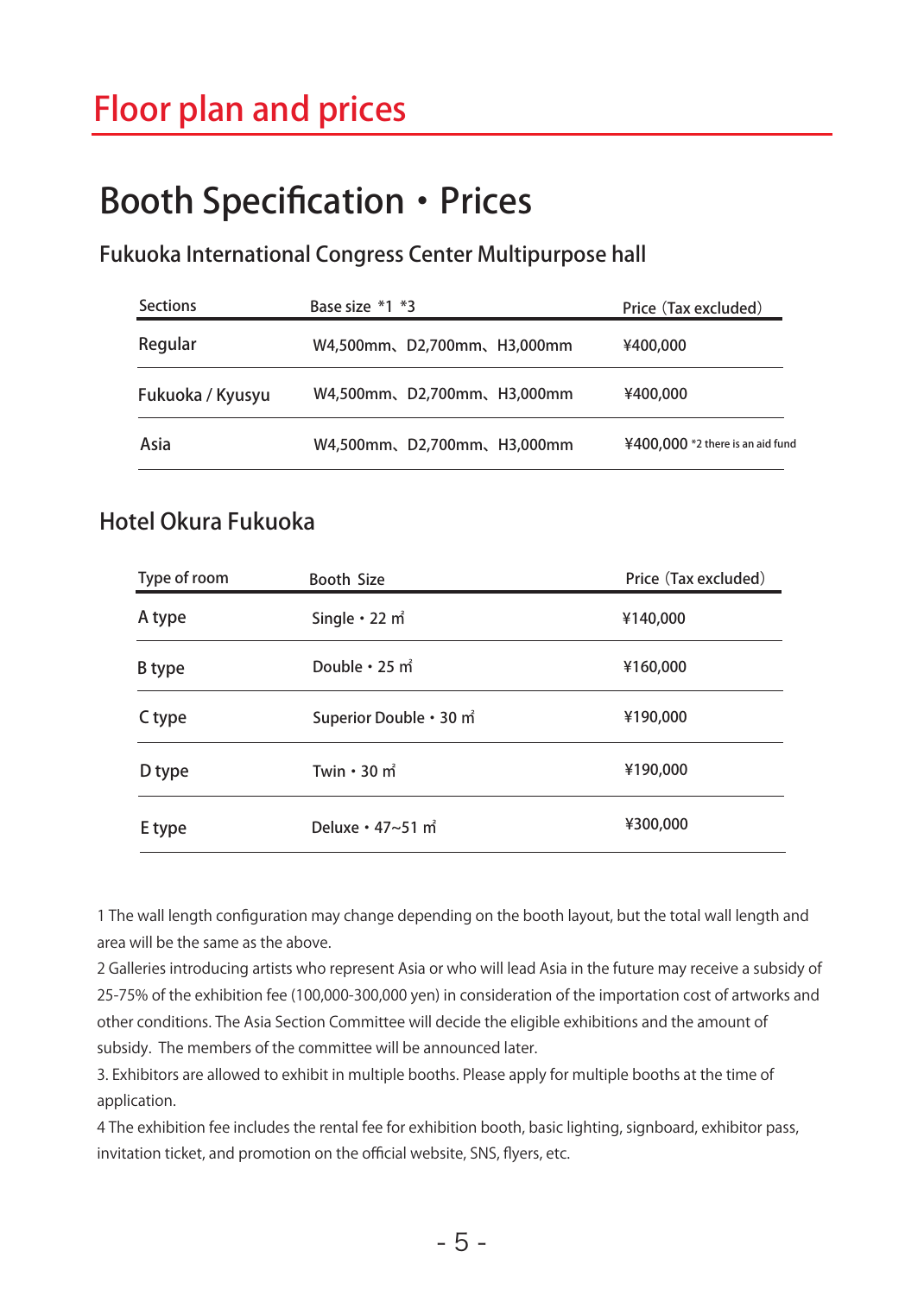## Terms and conditions

### [Common to all venues]

1. The event will be titled ʻART FAIR ASIA FUKUOKA 2022' and will be organized by General Incorporated Association ART FAIR ASIA FUKUOKA.

2. The organizer will oversee and conduct all operations of the art fair. Administrative procedures will be handled at the discretion of the committee.

3. Taking into account everyone's requests on booth type, the executive committee will decide exhibition booth placement and layout. The organizer has the authority to decide the participating galleries and in the case of a large number of applicants, there will be a screening process. Inquiries regarding the screening process results will not be answered.

4.Once the exhibitors are determined by the organizer, the successful exhibitor will be notified by the organizer and at that point the contract for the ʻART FAIR ASIA FUKUOKA 2022' is considered as being approved between the organizer and the exhibitor, with this the exhibition cost, booth location decided by the organizer, etc, will be considered as being agreed to without any prior approval from the exhibitor. The exhibitors shall not raise any objection to the organizer's decisions such as the location and the size of the booth.

5. The exhibitor shall pay the exhibition fees to the organizers through bank transfer to the payment account by the deadline. The exhibitor shall bear any bank transfer fees incurred. The exhibition fee is not refundable under any circumstance.

6. Exhibition fee already paid by the exhibitor will not be refunded if an exhibitor requests cancellation of the exhibition contract. In addition, if the exhibiting gallery has not yet paid the exhibition fee at the time of the cancellation request, the exhibitor will be required to promptly pay an amount equivalent to the exhibition fee to the organizer as a penalty fee.

7. A list of the works to be displayed has to be submitted. The information will be used for publicity and marketing purposes. The due date for the submission will be informed after your participation is confirmed.

8. Exhibitors are allowed to display and sell their works at the venue only in their allocated exhibition booths at their own responsibility and expense. Any activity that may cause danger or inconvenience to the organizers or others are not permitted.

9. The exhibitor may not sublease, sell, transfer, exchange, or otherwise permit the use of its exhibition space to any other party, including other exhibitors or an unrelated third party.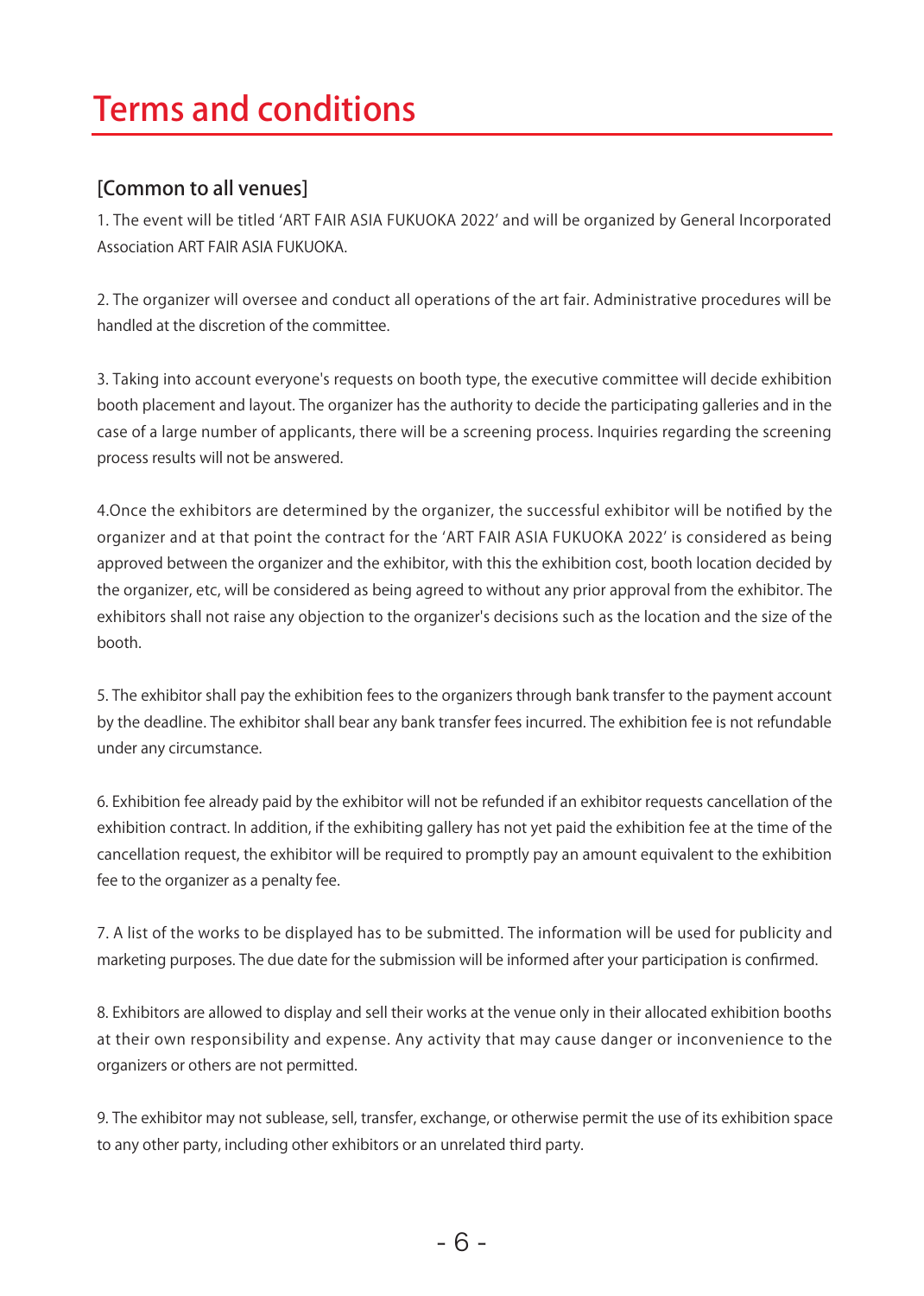## Terms and conditions

10. When bringing works into the venue, a member of the executive office will lend you a name tag. The name tag must be worn at the venue by the exhibitors and other involved people. Please return the name tag before you leave.

11. Please prepare your own price tags for the exhibited works with clear writing, so that is easy for customers to see.

12. The organizer accepts no responsibility at all for the accidents, injuries, thefts and damages due to the arrangements and installations of the exhibitors.

13. In case of a natural disaster or an unavoidable situation, the organizer reserves the right to postpone or shorten the exhibition period. The exhibiting galleries will not be able to request a refund or other compensation in that case.

14. Admission restrictions may be imposed depending on the situation such as the spread of new coronavirus infection.

15. After the period of 'ART FAIR ASIA FUKUOKA 2022', it is the exhibitor' s responsibility to immediately remove their set-up and display at their own expense and hand over the exhibit spaces to the organizer in its original condition. The organizer is able to remove the exhibitor' s set-up and display in case the exhibitors fail to do so and to charge the expenses to the exhibitors.

16. The exhibitors shall consider the necessary insurance at their own responsibility and expense.

17. Governing law to regulate the legal relations between the organizer and the exhibitors shall be the Japanese law and the jurisdiction court shall be Fukuoka District Court.

18. Organizer will not be liable to the exhibitor if the exhibitor commits any act that damages the credit of the organizer, endangers or troubles the organizer and/or visitors, disobeys the organizer's instructions, commits a crime, is an anti-social force or its affiliated person. The contract can be terminated. In addition, a claim for compensation for damages may be filed.

19.The violation of the above terms will result in the offender being withdrawn from the event. This also applies during the exhibition.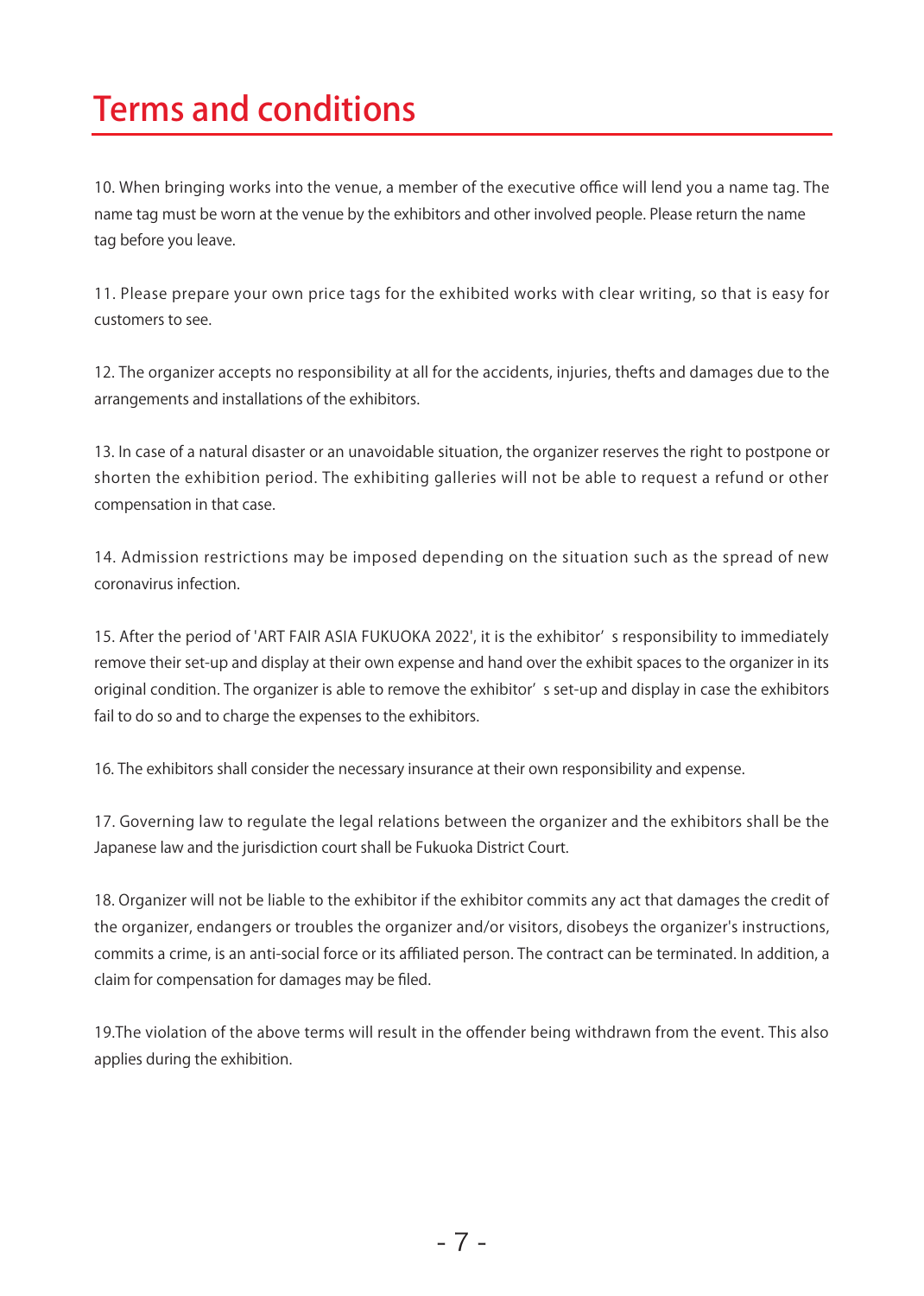## Terms and conditions

### [Fukuoka Internatinal Congress Center Only Terms & Conditions]

1. There will be an additional fee for additional walls and lighting.

2. No power supply (outlet) is available inside the booth. Additional fees will apply if you need a power supply.

3. There are load restrictions on the walls. Details will be provided at a later date.

4. Use the organizers' recommended screws to exhibit works. Some types of screws may not guarantee sufficient strength. Details will be provided on a later date.

5. The load capacity of the venue floor is 5000 kg/m<sup>2</sup>.

6. Acts such as drilling holes or painting the floor are prohibited. The exhibitor will be charged the cost of repairing any damage.

7. please comply with the other items listed in the "User's Guide" of the venue (mainly P6-P7) https://www.marinemesse.or.jp/messe/organizer/rule/rule.pdf

#### [Hotel Okura Fukuoka Only Terms & Conditions]

1. There is some freedom to move the equipment/furniture in the room around but none of it will be allowed to move to the corridor. Only the furniture inside the room is allowed to be moved.

2. The use of nails, screws and other items that can damage the wall will not be allowed. The use of Sumitomo 3M: Command Tab (double-sided foam tape) is recommended by the hotel.

3. Appropriate attire is required inside the hotel.

4. It should be noted that it is also the responsibility of each exhibitor to return the room to its original state. If any damage to the room and/or equipment has occurred, costs associated with it will be charged to the exhibitors. The Organizer does not assume any responsibility.

5. During the event period, the hotel will mainly host the exhibitors of the art fair.

6. Rooms will be reserved primarily for exhibitors. Room cleaning during the exhibition period will be available for a fee upon prior application. Details will be announced to the exhibitors later.

7. Please remove the exhibition once the fair ends. Once the room is clear, a member of the Executive Committee will confirm the room condition, which will be necessary for the checkout.

- 8 -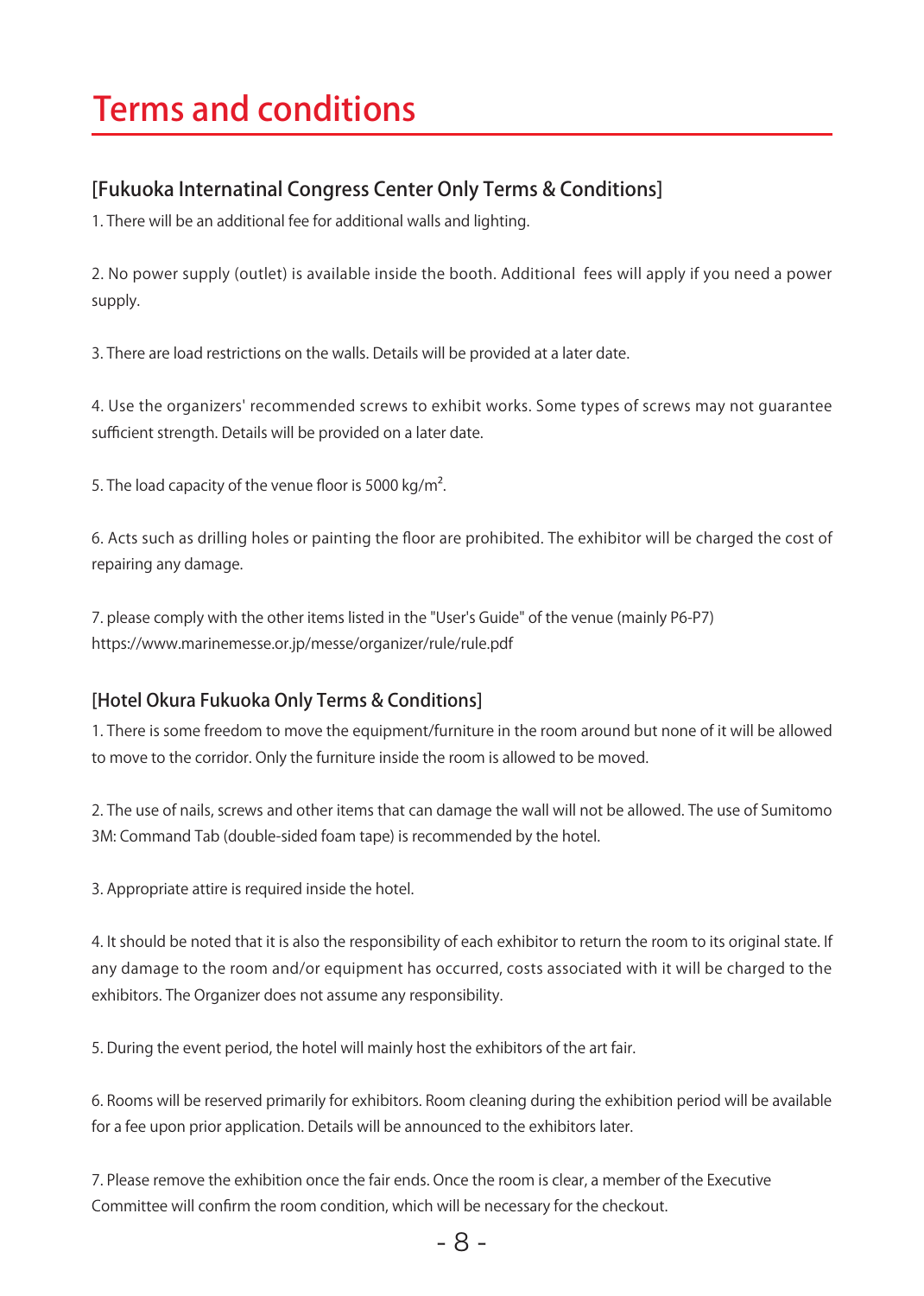## How to apply

### Requirements for participation

### Common requirements

Must be a commercial gallery dealing primarily with contemporary art.

#### Fukuoka / Kyushu Section

The introduction of artists from the region or those who are based in Fukuoka or Kyushu, Japan.

### Asia Section

To introduce artists who represent Asia and a hopeful next generation.The amount of the grant will be determined based on whether or not works are imported from overseas.

※It will be acceptable if the exhibition in each section does not consist only of Asian, Fukuoka or Kyushu artists.

### Application Schedule

Application deadline: Friday, April 29, 2022

Announcement of exhibitors: Late May

Submission of gallery information and payment of exhibition fee: Mid June

Distribution of flyers and posters, previews: Early July

\*Detailed dates will be announced as soon as they are determined.

### Application Form

https://forms.gle/Xp5RU8z3eFLGc6YUA

### Inquiries

General Incorporated Association ART FAIR ASIA FUKUOKA Executive Committee Office gallery@artfair.asia

- 9 -